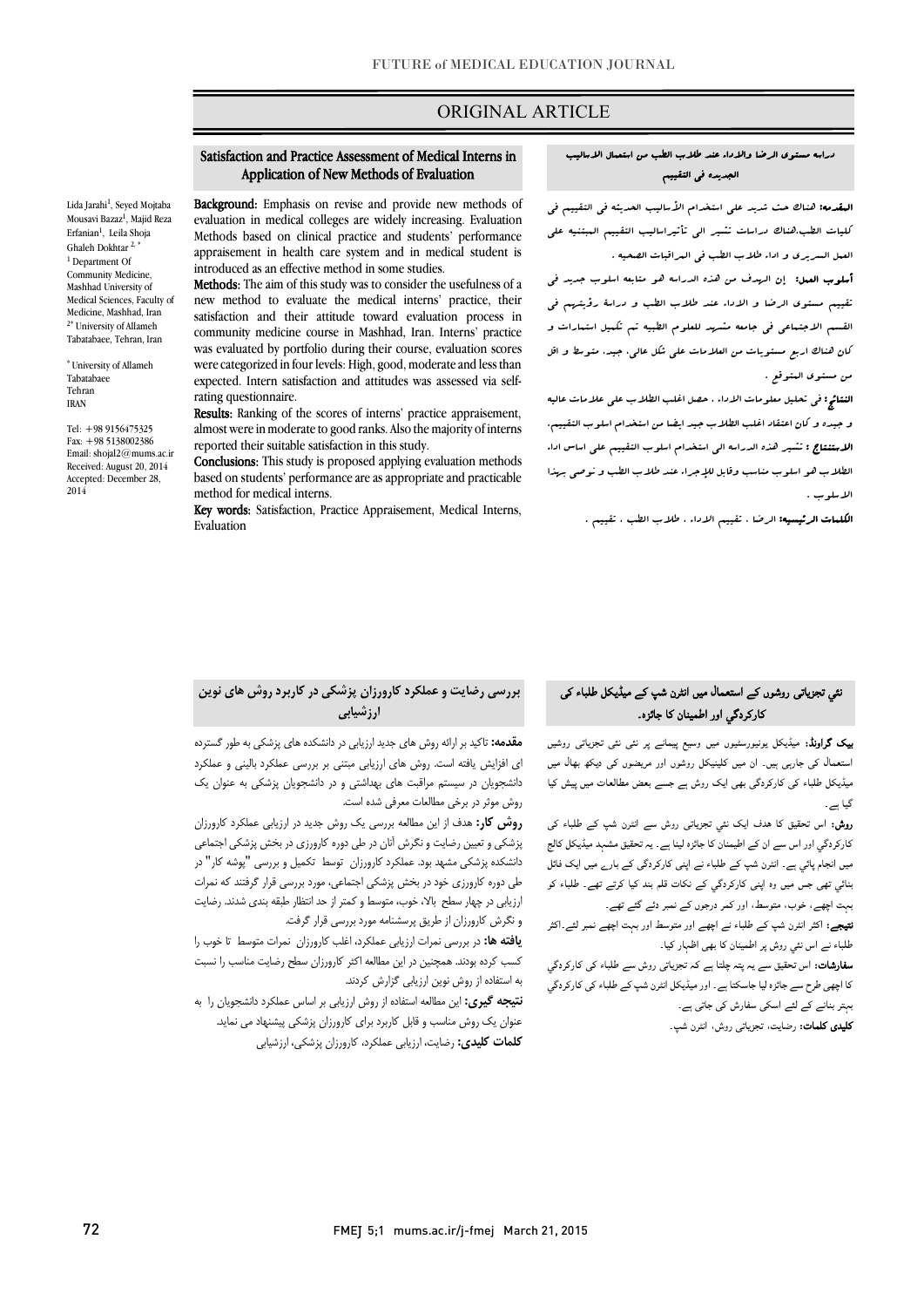## INTRODUCTION

Evaluation is a process to determine the effectiveness, relevancy and effect of training activities in achievement of their objectives. A move from traditional paper-pencil form student evaluation to alternate and more creative types of assessment was made (1, 2). Evaluation may be classified as formative evaluation that involves the collection of useful and relevant tasks; Summative evaluation makes an overall assessment of its effectiveness in objective at the end of the course (3-4). One of the new method of evaluation that is task based evaluation and a described as systematic collection of learner work and related material that depicts students' activities for describing their practice and achievement to educational aims is Portfolio (3-5). Portfolio is a set of writing matter and report and documentations of presentations, projects, seminars and research (3-5). Using portfolio can Promoting students selfevaluation, and their critical thinking, also in some situation it can apply for reporting od team working and group relationship during the time of education out of class and enable teachers and students to share the responsibility for setting learning goals in designing portfolio (4-6).

However portfolios usually reflect long term projects completed over the course of a semester, it is possible that portfolio used in short time periods like in student rotation in different educational wards or in a particular unit or just for particular topic of study (7, 9).

Developing portfolio needs to teacher and students clearly identify the educational aim, educational curriculum, portfolio contents and range of student work at first step (4-6). Develop evaluation procedures for grading the portfolio and follow of the portfolio contents at second step and organize a plan for holding portfolio conferences, in formal and informal meetings for review students' work and their progress is next step (7-10). In the portfolio process student involvement is really important because in this process student understand the purpose of the portfolio, how it used to evaluate his work (3, 5). Although designing of portfolio requiring extra time for planning and conducting an assessment system and it needs to ensure that the assessment is reliable, Gathering all of the necessary data are difficult to manage (9,10).

Some studies introduced applying portfolio for evaluation as an effective method in evaluation student practice in health care system and in medical student (10, 11). This study assessed the medical interns' practice by application of new methods of evaluation, their satisfaction and attitude in community medicine department of Mashhad, Iran.

#### METHODS

In this cross-sectional study, portfolio based on educational medical interns' curriculum purposes designed after gathering opinion of community medicine department faculties. After assessment of validity of designed portfolio, the pilot study was conducted. Several corrections were done in proposed portfolio after pilot study. In each educational course of community medicine, head of medical interns' education introduced aim of course, evaluation method and how student had to complete the portfolio to interns that enter to department.

Course of community medicine and attendance to health center

 in medical university of Iran is one month. Completed portfolio at the end of the each course was taken from interns students were in touch with their professors and especially with head of an active role in the development of their portfolios and they have possibility of what is placed in their portfolios in some tasks. Researcher tried to unify different evaluators scoring by making clear portfolio scoring items. Augmented portfolio as a set of filents activi their education, during the course. Interns encourage taking set of interns' activities that they could perform was applied for

 Report of patients visit, logbook, educational poster or pamphlet designing, photos and power points of s interns' presentation, results of interns' self-evaluation and all that portfolio. Portfolio content was specified and after execution, interns' evaluation practice scores were assessed and ranking in 4 groups (less than expected, moderate, good, and perfect). Intern satisfaction and attitudes by application of portfolio was software and analyzed in descriptive and analytic manner.  $\overline{a}$ could express student learning ability were included in assessed via self-rating questionnaire. Data enter in SPSS11.5

#### RESULTS <u>.</u>

 After summarizing results of pilot study and near to one year that despite of data gathering and student assignments in intern evaluation by portfolio method was difficult and time consuming but portfolio was a subjective useful type of assessment with significant satisfaction. Also every single activity document in portfolio because of avoiding the problem in summing the scores and better management were difficulty. implementation of portfolio method, researcher conducted and unnecessary details of the studying activity shouldn't

 Table 1 shows the interns' satisfaction and their attitude from community medicine department evaluation process that reported positive attitudes and their satisfaction toward evaluation method applied in community medicine based on clarify of their tasks, reduce waste time and allowing some choices of what is placed in their portfolios. applied portfolio method. Majority of medical interns

 level: High (18-20), good (16-18), moderate (13-16) and less than expected (under 13). Results of this study showed that scores of medical interns' practice evaluation in community medicine department ranking of the scores of interns' practice evaluation, almost were in moderate to good ranks (Table 2). Interns' practice evaluation scores were categorized in four

## **DISCUSSION**

 This study showed by application of performance based evaluating method, ranking of the scores of interns' interns reported their satisfaction in this study from current evaluation method. In Some research expressed that students usually have low information about what they are evaluated, studies showed applying portfolio provides appropriate  $\alpha$  background for student from evaluation content  $(4,6)$ . performance, was in moderate to good ranks, also majority of criteria for evaluating of their performance and proper

 One study which compares nursery students' satisfaction from clinical evaluation by using portfolio with compare traditional paper-pencil method, students satisfaction in portfolio method was more than other common methods, but students got lower